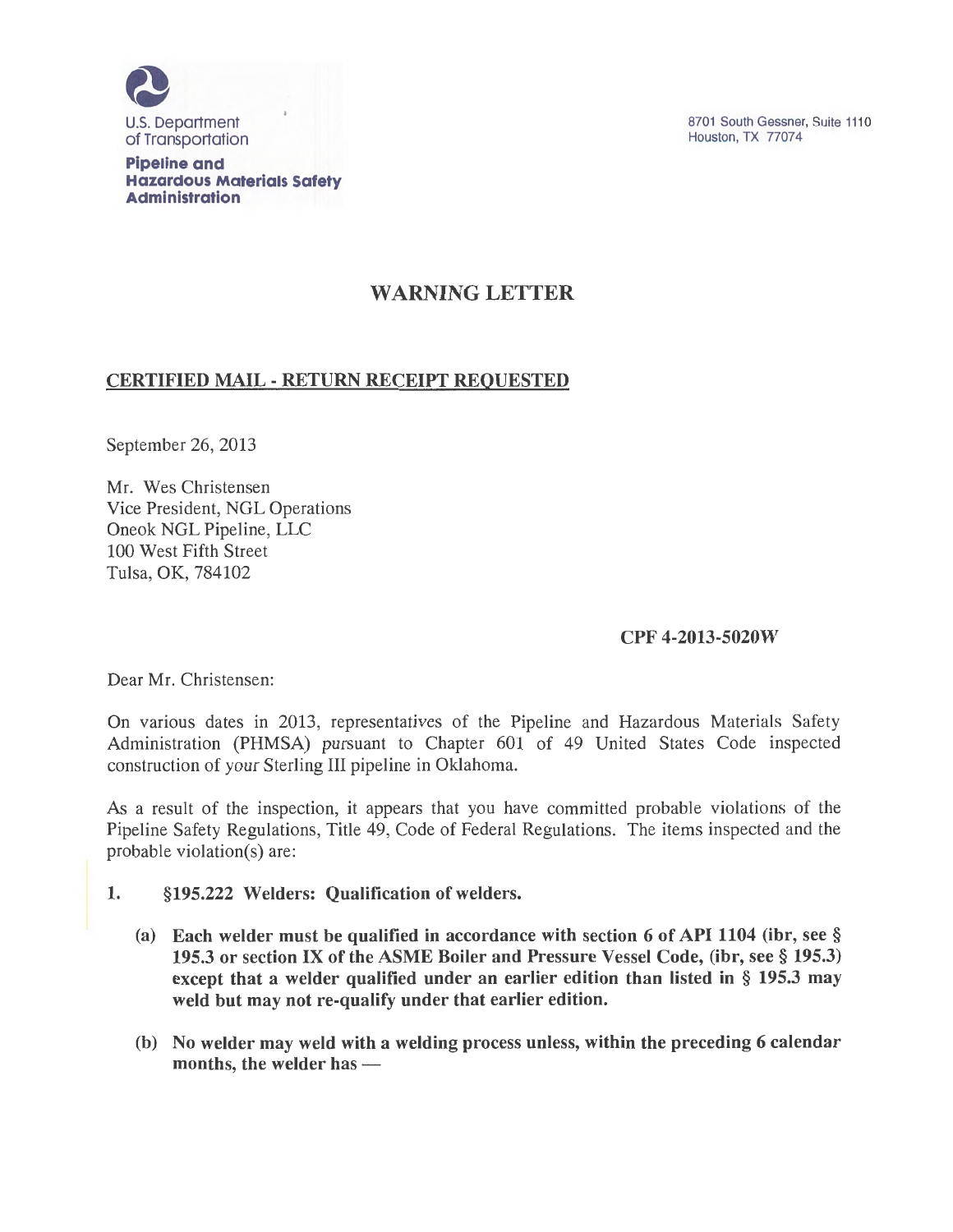#### (1) Engaged in welding with that process; and

### (2) Had one welded tested and found acceptable under section 9 of API 1104 (ibr, see § 195.3).

ONEOK did not follow its ONP Welding Manual STD 1602.200 & TG1602.201 section 6.2 Welder Qualification, which requires that "Welders be qualified in accordance with API Standard 1104, Section 6."

ONEOK used welders that were not properly qualified in accordance with section 6 of API 1104 to construct a portion of the 16-inch Sterling III Pipeline. ONEOK performed welder qualifications on April 9, 2013, for Mr. David A. Uriegas and John Robert Miller using the single qualification provisions in API 1104 section 6.2. According to section 6.2 of API 1104, if an essential welder qualification variable is changed, the welder must be re-qualified. API 1104 section 6.2.2 defines the essential variable groupings for outside diameter pipe to be 12.75-inches or less and greater than 12.75 inches for a welder single qualification. The welder qualifications were performed on 12.75-inch outside diameter pipe but the pipe being used to construct the Sterling III Pipeline is 16 - inch. By qualifying the welders on 12.75 inch diameter pipe using the single qualification provisions, the welders were not qualified to weld on the 16-inch diameter pipe used to construct the 16 inch Sterling III Pipeline.

The welder qualification record for Mr. David A. Uriegas shows that he passed a single qualification test (butt weld) on April 9, 2013. According to the Shaw Pipeline Services nondestructive testing report, Mr. Uriegas welded Sterling III 16-inch pipe on April 20, 2013. Mr. Uriegas' welder qualification record indicates he then passed a branch weld qualification test on April 28, 2013. While this test and the butt weld qualification test previously passed qualify the welder to weld on any diameter pipe, the second test was passed after completing at least five welds on the Sterling III 16-inch pipe, making Mr. Uriegas unqualified to make these production welds on the 16-inch pipe. Similarly, Mr. John Robert Miller passed a single qualification test on April 9, 2013. According to the Shaw Pipeline Services nondestructive testing report, Mr. Miller welded Sterling III 16-inch pipe on April 12, 2013. Mr. Miller also subsequently passed a branch weld qualification test on April 20, 2013, but according to the provisions of API 1104 was not qualified to make production welds on the 16-inch pipe on April 12, 2013. There are no provisions in Part 195 or API 1104, incorporated by reference, allowing a welder to retroactively pass a qualification test and then claim previous welds made as an unqualified welder are acceptable.

#### 2. §195.202 Compliance with specifications or standards.

(a) Each pipeline system must be constructed in accordance with comprehensive written with comprehensive specifications or standards that are consistent with the requirements of this part.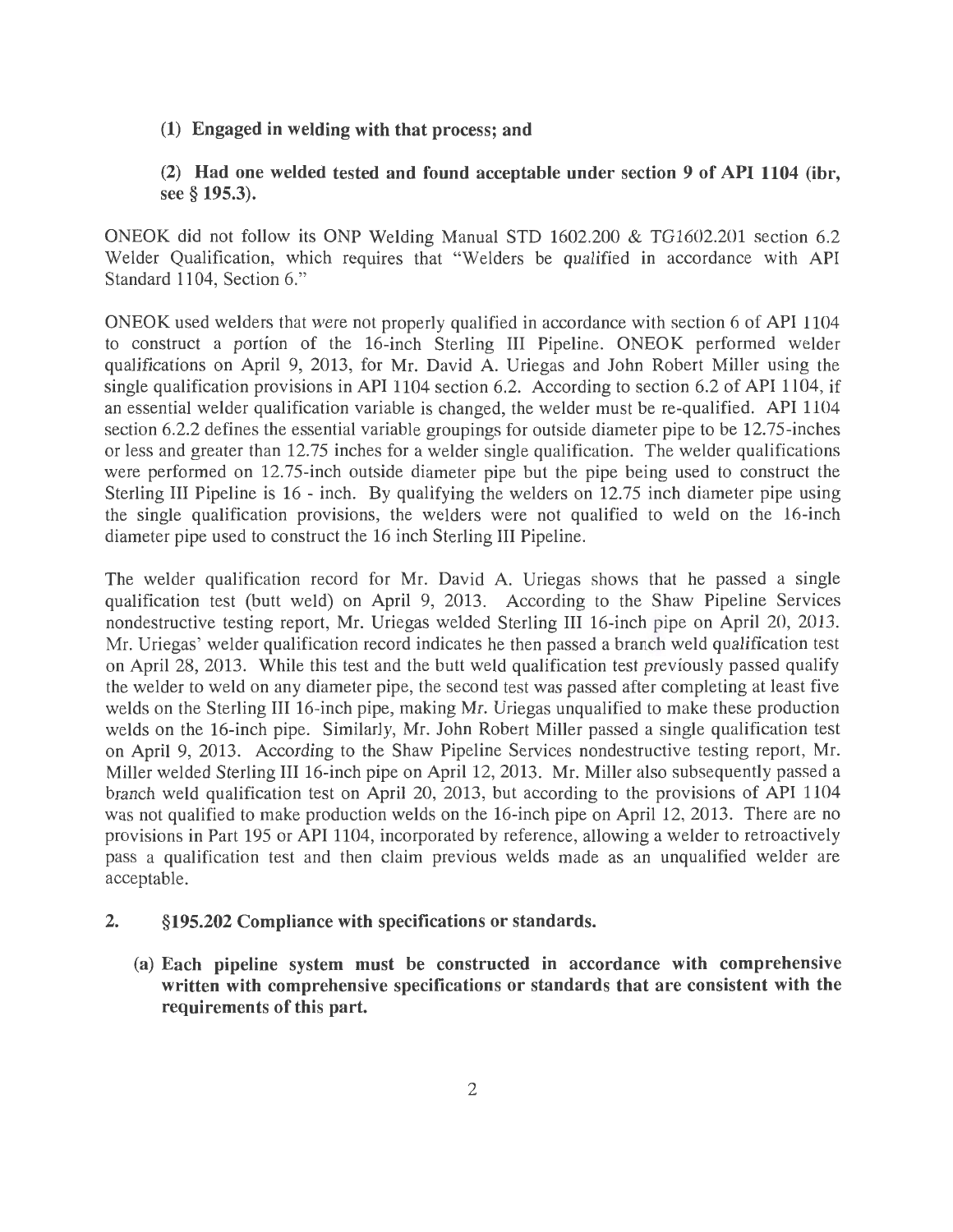Oneok did not follow its NGL O&M coating procedure. There were several locations in which the contractor did not follow Oneok coating specifications. Specifically, weld blankets were not being utilized to protect the existing coating on the pipe to prevent weld splatter from damaging the coating. Oneok's NGL O&M section 2.11 states that all coating used or recommended shall meet at the minimum the requirements of 195.557 which is as follows:

(a) Each external protective coating, whether conductive or insulating, applied for the purpose of external corrosion control must:

(1) Be applied on a properly prepared surface;

(2) Have sufficient adhesion to the metal surface to effectively resist under film migration of moisture

During the PHMSA inspection, it was noted that several girth welds had coating damage due to weld splatter. Good construction procedures require coatings on piping to be protected to minimize damage that may result from the welding operations which was not being followed by the contractor.

### **3. §195.234 Welds: Nondestructive testing.**

### (a) **Procedures for the proper interpretation of each weld inspection must be established to ensure the acceptability of the weld under §195.228.**

Oneok did not have procedures to thoroughly address the new Real Time Radiography (RTR) processes being used.

Observations of the Shaw RTR digital X-ray system on ONEOK Sterling III in Durant, OK revealed the following deficiencies which should be addressed in construction procedures:

Your procedures must include potential problems associated with electrical interference and noise (e.g. high voltage lines, induction heating, welding), severe environmental conditions (e.g. shock, dust, mud, rain, moisture, temperature extremes), appropriate limits for radiographer to adjust system parameters, user error, software bugs, and mechanical failures.

Procedural methods need to be developed to mitigate the potential for thermal shutdown based on the following observations. The mainline RTR crew (single wall system) was placing ice on the system to cool it down to avoid thermal shutdown. The system was at 33 degrees Celsius (91 degrees Fahrenheit) and shutdown occurs at 35 degrees Celsius (95 degrees Fahrenheit). The weather was sunny and 91 degrees Fahrenheit. As the project proceeds, hotter days may pose a problem. The mainline crew stated if the single wall system overheats, they will use the double wall system. Higher temperatures increase sensor noise, which degrades the image. The procedure need to address this in a way to ensure consistent implementation.